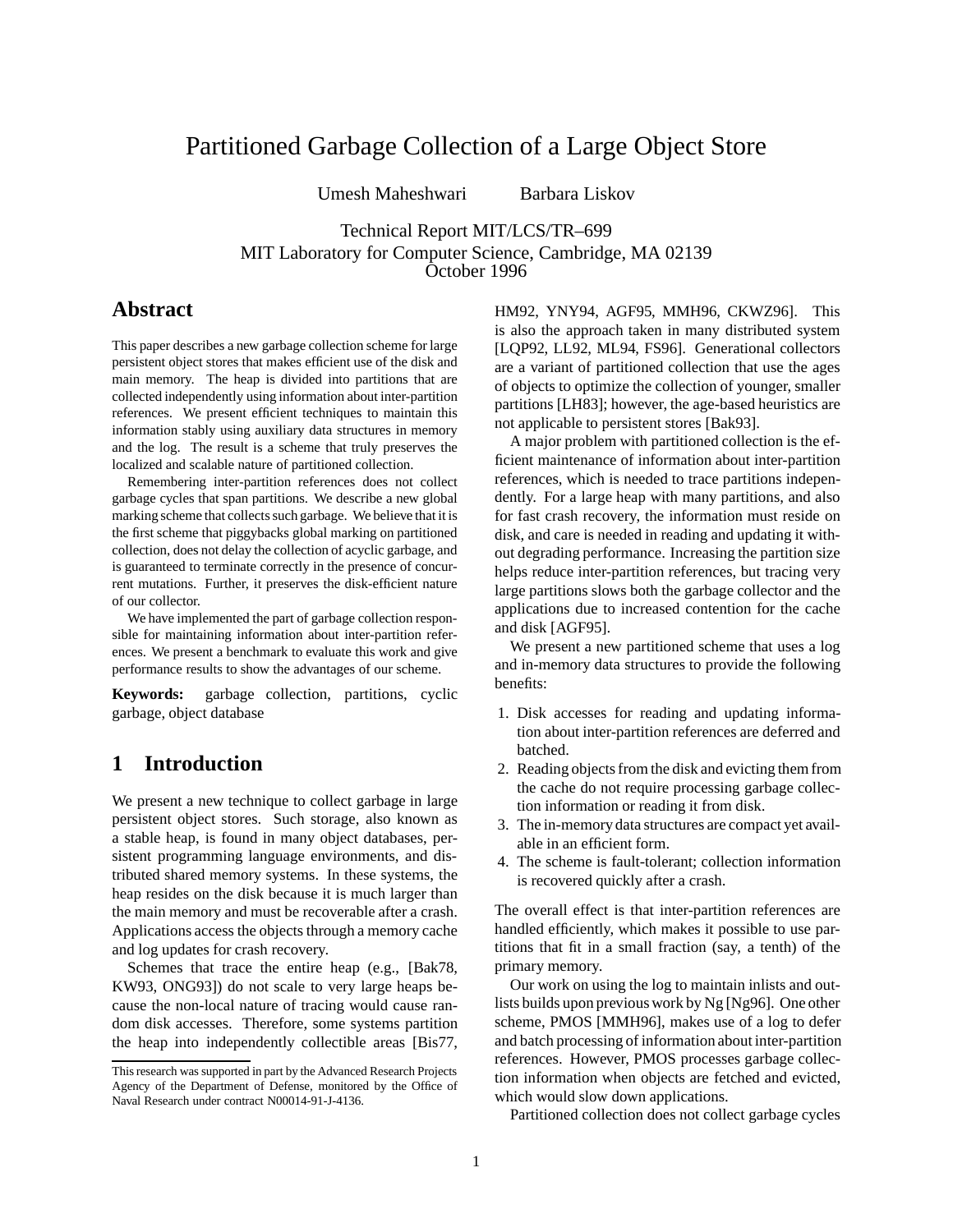that span partitions. We describe a new global marking scheme that collects such garbage. Our scheme piggybacks marking on partitioned collection such that it adds little overhead to the base scheme. It also preserves the localized and disk-efficient nature of our collector, and does not delay the collection of acyclic garbage. It can take a long time for a marking phase to terminate, but that is acceptable assuming cyclic garbage spanning partitions is generated slowly. We prove that the scheme is correct and that a marking phase is sure to terminate in the presence of application modifications. Previous proposals for using global marking on top of partitioned collection either delay the collection of acyclic garbage [Hug85], need to run separate traces for global marking and partitioned collection [JJ92], or are not guaranteed to terminate in the presence of modifications [LQP92].

We have implemented the part of garbage collection responsible for maintaining inter-partition references in the context of Thor [ $LAC^{+}96$ ]. We present a benchmark to evaluate the maintenance of inter-partition references, and we give performance results to show the advantages of our scheme.

The remainder of the paper is organized as follows. Section 2 describes the system model. Section 3 describes partitioned collection, and Section 4 describes the global marking scheme for collecting cyclic garbage. Section 5 describes our implementation, benchmark, and performance results. Related work is discussed in Section 6. We close in Section 7 with a summary of our contributions.

## **2 The Model**

We assume a system with the architecture shown in Figure 1. The stable heap resides on disk, while applications access objects in the heap through a main-memory cache. Modifications to objects are recorded in a writeahead log that is forced to stable storage as needed; the log allows the heap to be recovered in a consistent state after a crash. We assume that the head of the log is cached in primary memory even if it has been forced to disk; it is truncated when it grows too big. Similarly, when the stable log gets too big, it is truncated after ensuring that the modifications have been installed into the stable heap.

Objects are clustered in *segments* on disk. Like a page, a segment is stored contiguously on disk and is the unit of disk access. A segment also provides opaque references for its objects so that objects can be moved within their segment without having to update references to them stored in other objects (as in [AGF95]). References need not be completely opaque; for example, in

Thor, each reference contains the segment number of the referenced object so that objects can be located efficiently without a global object table. Our scheme could also be used in systems that do not have opaque names within segments (e.g., systems that store virtual memory pointers in objects), but in that case it would not be possible to compact objects.

Objects in the heap may contain references to other objects. Applications navigate by starting at some *persistent root* object and may read or modify the objects they reach. They may also store references to objects in local variables. There could be a single application thread accessing the cache directly, as in persistent programming language environments. Alternatively, there could be multiple application threads, as in a client-server system, where clients access the server cache through a higher level interface and may have caches of their own.

The job of the collector is to reclaim storage allocated to objects that are useless because they are not reachable from the persistent root or any application variables.



Figure 1: A generic architecture with large heap.

# **3 Partitioned Collection**

This section describes our scheme. The first few subsections largely ignore fault tolerance; fault tolerance is discussed in Section 3.5.

The heap is divided into partitions, each of which can be collected independently. A partition is chosen to be an efficient unit of tracing. There is a tradeoff here: Small partitions mean more inter-partition references and also more inter-partition cyclic garbage. Big partitions mean more cache space used by the collector and possibly disk accesses during tracing. Our scheme provides mechanisms to handle inter-partition references so that partitions that fit in a small fraction of primary memory (say, 10%) may be used efficiently.

Partitions contain several segments, possibly nonadjacent. Decoupling partitions from segments has important advantages. First, a partition can be much bigger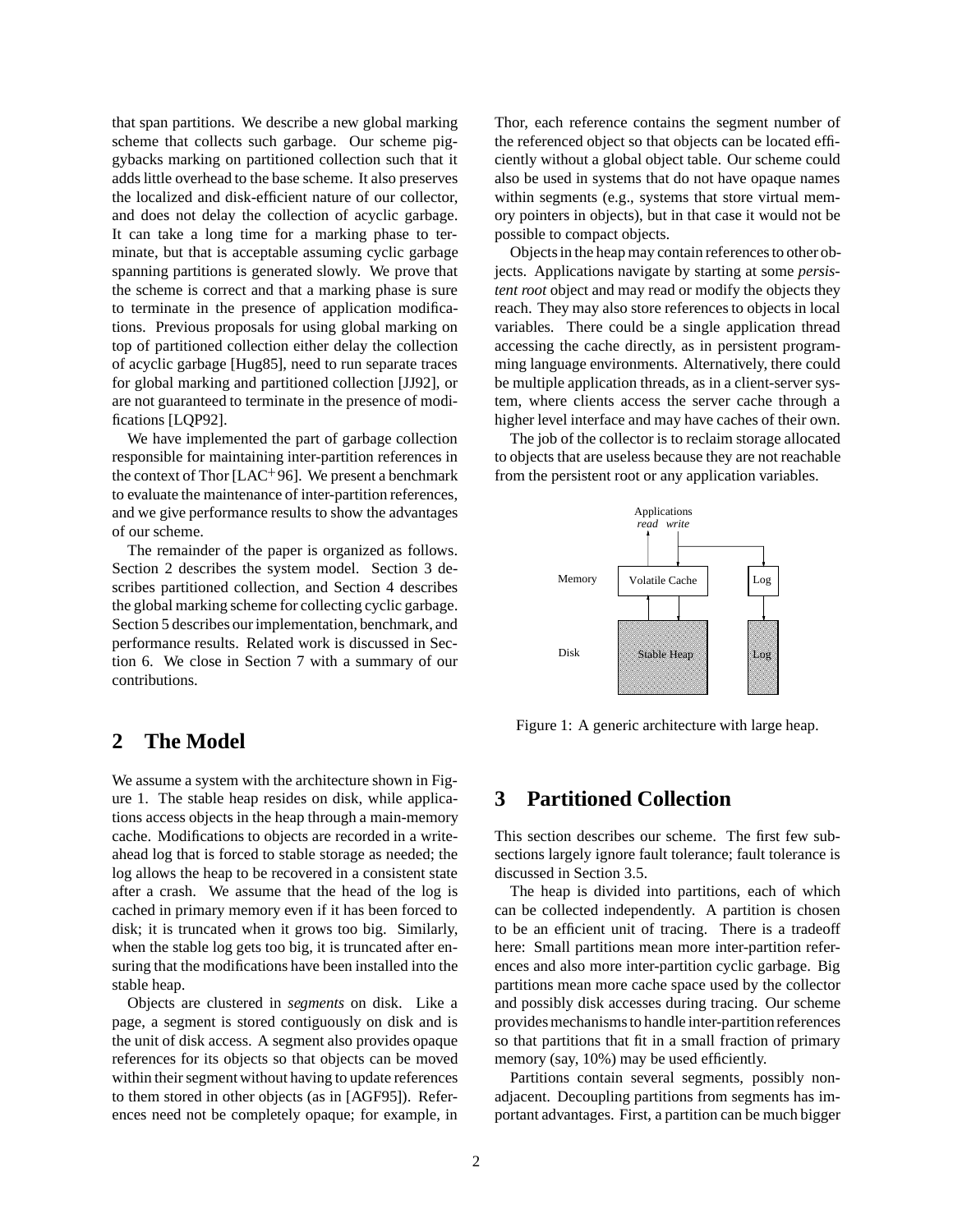than a segment. For example, a partition could be several megabytes while segments could be tens of kilobytes. Segment size is chosen to allow efficient fetching and caching; to service an application cache miss, only the required segment is read in. Second, it is possible to configure a partition by selecting a group of segments so as to minimize inter-partition references—without reclustering objects on disk. Furthermore, partitions can vary in size, while segments provide a fixed-size unit of disk access. For example, a partition can represent the set of objects used by some application, and the size of the partition can be chosen to match the set.

A reference contained in an object to an object in the same partition is said to be intra-partition or *internal*; others are said be inter-partition or *external*. We assume that, given a reference to an object, its partition can be computed efficiently. We do this by keeping a map from segments to partitions and vice versa.

#### **3.1 Inlists and Outlists**

To collect a partition independently of the rest, the collector remembers the objects in the partition that are referenced from other partitions, and uses them as roots. We call this information the *inlist* for the partition. An inlist contains a list of references with associated reference counts. The reference count is the number of other partitions that contain one or more copies of the reference. When a reference counts drops to zero, the entry is removed from the inlist.

To efficiently update inlists as inter-partition references are created and deleted, we also maintain an *outlist* for each partition. An outlist is a list of external references contained in the partition. It provides an efficient means of detecting when a new external reference is created or when one disappears.

The following invariants guarantee that only unreachable objects are collected (safety):

- 1. All external references contained in a partition are included in the outlist.
- 2. The count of a reference in an inlist is equal to the number of outlists containing the reference.

Inlists and outlists are kept on stable storage because otherwise it would take a long time to recompute them after a crash. They can be maintained as regular heap objects, possibly outside the partition's segments.

When an inter-partition reference is created from partition  $p$  to  $q$  due to a modification, the outlist for  $p$  and the inlist for  $q$  need to be updated to preserve the invariants. This can be done lazily by scanning modified objects in the log; the constraints are that the log must be fully scanned before collecting a partition, and that modified objects must be scanned before they are truncated from the cached head of the log. Thus, invariant 1 holds when the log is fully processed.

Updating inlists and outlists has the problem that either these lists must be kept in the cache or they have to be fetched from the disk and later flushed back. This is undesirable because both the cache and the disk are precious resources for application performance. Note that in a large object store, the aggregate size of inlists and outlists may be large. (For example, in a 10 giga-word database, if one out of thousand words is an inter-partition reference, there would be 10 million interpartition references. Assuming that an outlist entry uses a word and an inlist entry uses two words, the aggregate size would be 30 mega-words.) Our scheme saves cache space and defers reading or writing the disk to access these lists by using small, *potential* inlists and outlists in memory.

#### **3.2 Potential Inlists and Outlists**

When an object in partition  $p$  is scanned, we record any external references in the *potential outlist* for <sup>p</sup>, and we also update the *potential inlists* of the target partitions. Each entry in a potential inlist contains a reference count that counts the number of potential outlists that contain the reference. To distinguish inlists and outlists from their potential counterparts, we refer to the former as the *basic* lists. The following revised invariants still guarantee safety:

- 1. All external references contained in a partition are included in the basic or potential outlist (or both).
- 2. (a) The count of a reference in a basic inlist is equal to the number of basic outlists containing the reference.
	- (b) The count of a reference in a potential inlist is equal to the number of potential outlists containing the reference.

The potential lists grow slowly because there are expected to be relatively few inter-partition references in modified objects. Further, references already present in the old values need not be added to the potential lists. For example, in transactional systems old copies of modified objects are retained in case the transaction aborts; if the old copy is cached, this information can be used to avoid unnecessary additions to potential lists. However, there may still be overlap between the potential and basic outlists. When potential lists grow too big, we merge them into the basic lists.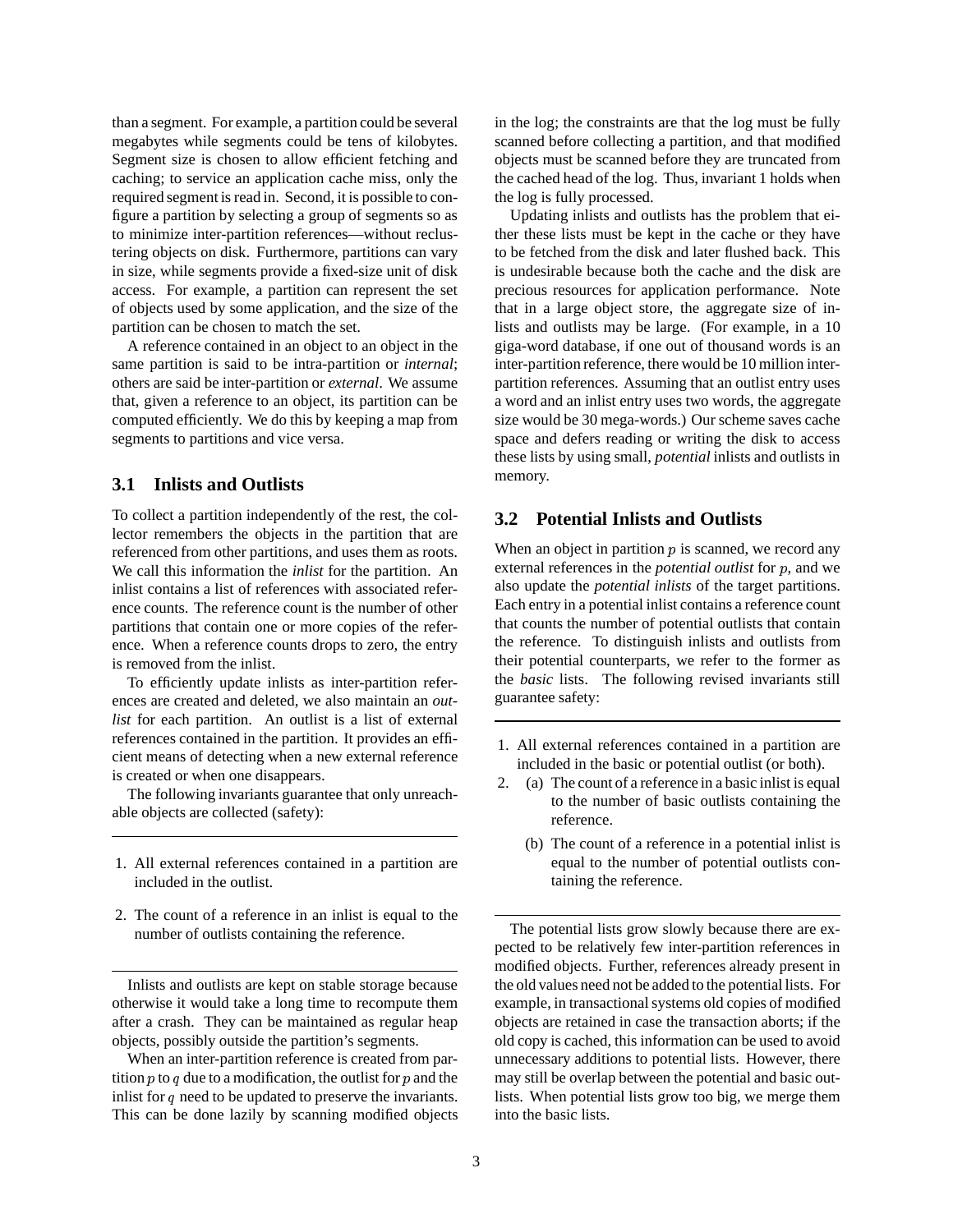### **3.3 Merging Potential and Basic Lists**

We move entries from the potential lists to basic lists in batches. This is a two step process: we merge the outlists first and merge the inlists later.

When the total size of the potential outlists grows beyond a certain limit, we select a few partitions with the largest potential outlists, and read in their basic outlists. References in a potential outlist that are not already present in the basic outlist are added to the basic outlist. The potential outlist is then discarded and corresponding potential inlist counts are decremented to maintain Invariant 2b.

Updating a single basic outlist can require increments to entries in several different basic inlists. Reading in these inlists at this point would result in several disk accesses. Therefore, we record the increments to the basic inlists in yet another data structure called the *delta* inlist.

A delta inlist contains a set of references with associated counts. Unlike potential inlists, which contain potential increments, delta inlists contain *definite* increments to the basic inlists. Invariant 2a is then revised to the following:

(2a) The count of a reference in a basic inlist plus that in the delta inlist is equal to the number of basic outlists containing the reference.

When the total size of delta inlists grows beyond a certain limit, we merge some of them into the basic inlists. We select a few partitions with a largest delta inlists, read in their basic inlists, add the counts in the delta inlists to the basic inlists, and discard the delta inlists. The generation of the various lists is shown in Figure 2.





## **3.4 Collecting a Partition**

Any policy may be used to select partitions for collection. (Cook *et al.* showed that it is desirable to be flexible in selecting partitions [CWZ94].) To trace a selected partition, we load all of its segments into the cache and process the log completely to generate the partition's full potential inlist. Since a partition is a fraction (say, 10%) of the cache, it does not disturb the cache much when loaded.

#### **The Roots**

We include the following in the root set of a partition:

- 1. The persistent root of the heap.
- 2. Roots from applications, such as variables.
- 3. The basic inlist for the partition, which is read in from the disk. If there is a delta inlist, it is merged with the basic inlist and discarded.
- 4. The potential inlist for the partition, if any.

We call the first two *global roots*; the others are a consequence of partitioned collection. Obtaining application roots depends on the specific system model; special care is needed in systems where applications have caches of their own, but we ignore this issue in this paper and assume that application roots are readily available.

#### **Compaction**

If the collector compacted storage by moving objects such that there names changed, it would be necessary to fix up references to moved objects—including those that are stored in other partitions and in application variables. Most generational schemes solve this problem by remembering the exact objects or locations in other partitions that refer to a given object [Ung84], but this is too much information to maintain in a large heap. Therefore, we compact objects within each segment and thus preserve object names, as in [AGF95]. Note that objects that are not referenced from other partitions or applications (as given by the root set) could indeed be moved to other segments within the partition.

Our scheme could also be used in systems that do not have opaque names within segments (e.g., systems that store virtual memory pointers in objects), but in that case it would not be possible to do compaction.

#### **Tracing Scheme**

Our approach can be used in combination with various tracing schemes. For example, we could use a replicating collector like that described in [NOPH92], in which applications access the old copies of segments while the collector is generating the new ones with the aid of the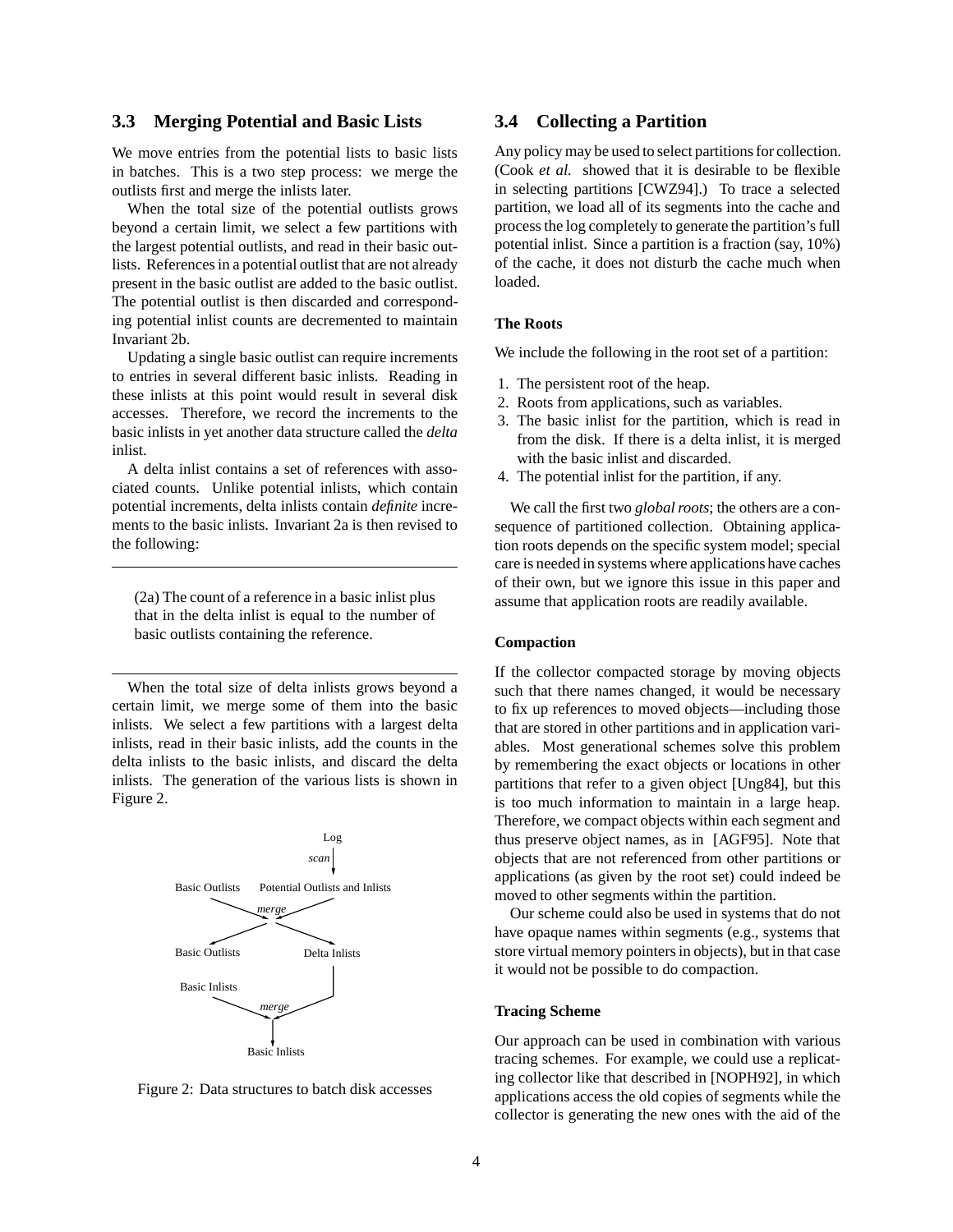modification log. Such a scheme requires little synchronization with applications, but needs space for two partitions in primary memory.

A mark-and-sweep scheme that rescans modified objects in the log can be used as well. Such an approach requires less space than copying. No synchronization is needed during the mark phase. The sweep phase can compact one segment at a time, either by locking the segment from applications and sliding objects or by making a new copy of the segment to replace the old one. No work is needed for segments with no garbage objects; this may be a significant advantage over copying collection in persistent stores where little garbage is created.

#### **Updating the Lists**

As the partition is traced, the collector generates a new basic outlist for it. After collection, it compares the old and the new outlists, increments the delta inlist entry for every new reference, and decrements the delta inlist entry for every missing reference. Thus there may be negative counts in delta inlists. These steps ensure that Invariant 2a is maintained.

The new basic outlist then replaces the old outlist. The potential outlist, if present, is discarded and the corresponding counts in the potential inlists are decremented.

#### **3.5 Fault Tolerance**

Crash recovery must preserve the invariants mentioned above. It would be lots of work to recompute inlists and outlists after a crash. Therefore, we store basic inlists and outlists as persistent objects. Their modifications are logged (e.g., at the end of collection and after merging lists), and are installed on disk later as with normal objects.

Potential outlist information for modifications stored in the log need not be logged separately: this information is recovered by reprocessing the log after a crash. However, when the stable log is truncated, the potential outlists of the affected partitions must be made stable to preserve invariant 1. This can be done by logging the part of each potential outlist that was not logged before. An efficient way to do this is to divide each potential outlist into stable and volatile parts. When the log is truncated, the volatile parts of potential outlists are logged and marked stable. Potential inlists are never logged; they can be recomputed from potential outlists on recovery, thus preserving Invariant 2b.

When a potential outlist is merged with a basic outlist, any log records for the potential outlist are deleted (by writing a deletion record). Any updates to the basic outlist and the delta inlist are logged atomically to preserve Invariant 2a. When a delta inlist is merged with a basic inlist, the log records for the delta inlist are deleted and the updates to the basic inlist are logged, which also preserves Invariant 2a.

The following summarizes the disk accesses involved in maintaining inlists and outlists stably:

1. Truncating the log:

(a) log parts of potential outlists not logged before.

- 2. Merging potential outlist:
	- (a) fetch basic outlist.
	- (b) log updates to basic outlist and delta inlists, atomically.
	- (c) remove potential outlist records from log.
- 3. Merging delta inlist:
	- (a) fetch basic inlist.
	- (b) log updates to basic inlist and remove delta inlist records, atomically.

Note that the log updates listed above need not be forced to the disk until the log is truncated. Thus, a crash might lose unforced updates to delta inlists and basic lists, but that is acceptable because the potential outlist information that generated those updates will be regenerated from the log, which still preserves Invariant 1.

The segments of a garbage-collected partition can be independently flushed to the disk. Thus all the collection state that was available before a failure can be quickly recovered afterwards and the log is used to reduce disk I/O's associated with storing the needed information.

### **3.6 Safety and Liveness**

Invariants 1, 2a, and 2b guarantee that objects reachable from other partitions will not be collected: If there is a reference  $r$  from partition  $p$  to  $q$ , Invariant 1 implies that  $r$  must be in the basic or potential outlist for  $p$ . If  $r$  is in the basic outlist for  $p$ , Invariant 2a implies that the sum of the counts for  $r$  in the delta and basic inlists for  $q$  is at least one. If  $r$  is in the potential outlist for  $p$ , Invariant 2b implies that the count for  $r$  in the potential inlist for  $q$  is at least one. In either case, <sup>r</sup> will be included in the root set for <sup>q</sup>.

Further, our scheme is guaranteed to collect all garbage. An unnecessary entry in a basic or potential outlist will be removed when its partition is next collected and the corresponding inlist count will be decremented. This guarantees that objects not reachable from the roots are collected. From this it can be shown inductively that if the partitions are collected periodically, all garbage except for inter-partition cyclic garbage will be collected.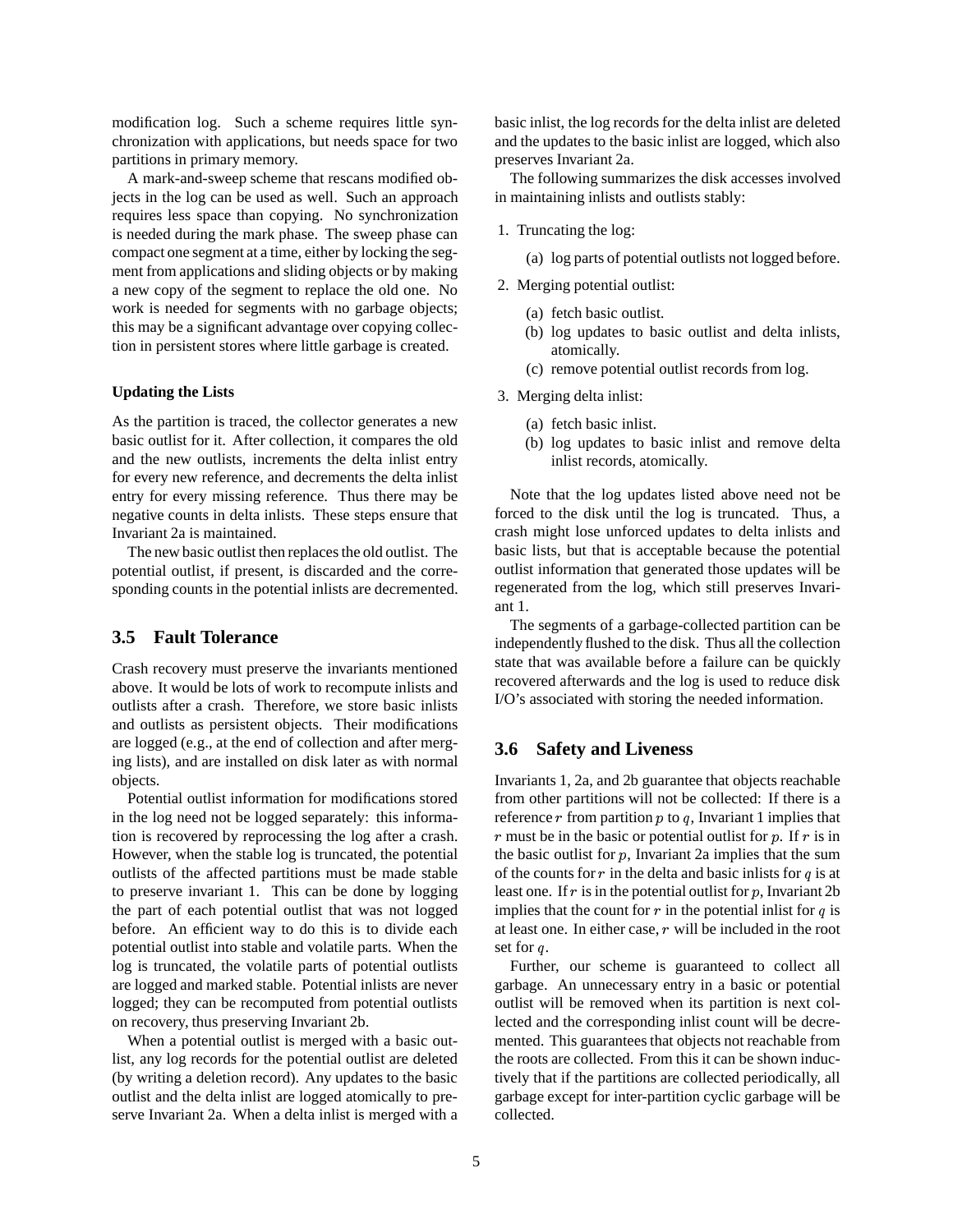# **4 Collecting Cyclic Garbage**

We collect inter-partition cyclic garbage using a global but incremental marking scheme. We mark all objects reachable from the global roots and then collect unmarked objects. The marks are propagated incrementally through partition traces. At the beginning of a marking *phase*, only the global roots are marked. Each partition trace propagates marks from the root set of the partition to the outlist. The marking phase terminates when marks are known to have propagated fully through all partitions.

Similar schemes have been used in some distributed systems [Ali85, Hug85], although these systems rely on global marking to collect both acyclic and cyclic interpartition garbage. Other schemes either propagate global marks separately from regular partition traces [JJ92], or are not guaranteed to terminate correctly in the presence of concurrent mutations [LQP92]. We show that our scheme is correct and that it terminates in the presence of mutations. We found that a more sophisticated scheme is needed to meet these requirements than apparent at first.

Our scheme collects inter-partition cyclic garbage with little time and space overhead and does not delay the collection of other garbage. This is important since interpartition cyclic garbage is generated relatively slowly, so the overheads must not be disproportionately high. As in partitioned collection, we employ data structures that use the disk efficiently.

## **4.1 Data Structures**

Each partition has a basic *markmap*, which contains a mark bit per object. The markmap is implemented as a set of bitmaps, one per segment in the partition; each bitmap contains a bit per potential object name in the segment. Markmaps may be too large to keep in the cache, but they are a small overhead on disk. For example, a 1 MByte partition might contain up to 64K objects (allowing an average object size of 16 bytes). Thus we have 8 Kbyte markmap, which represents only 0.8% overhead on disk. Certain other schemes require mark bits for only inter-partition references [Hug85, LQP92]; we discuss the need for a mark bit per object in Section 4.5.

The mark of a basic inlist entry is defined to be the mark of the object it references, as stored in the basic markmap. A partition may also have an in-memory *delta markmap*, which stores updates to the basic markmap just as a delta inlist stores updates to the basic inlist. The delta markmap may be dynamically implemented as a list or a bitmap depending on the number of references in it. A delta inlist entry is said to be marked if the reference is contained in the delta markmap. Furthermore, each

entry in basic outlists has an explicit mark bit.

Each partition also has a mark bit to denote whether the marks of its objects have been propagated to the outlist. As described later, tracing a partition causes it to become marked, but may cause other partitions to become unmarked. Mark bits for partitions are persistent, but are also cached in memory.

Note that we use the term "marked" for objects reached by global marking and "traced" for objects reached while collecting a partition. If partitions are traced using mark-and-sweep, separate bits would be needed for global marking and partition traces.

### **4.2 Invariants**

For a marking phase to terminate, all partitions must be marked. We give the precise conditions for termination and sketch a proof of safety and liveness in Section 4.6. Here we give the invariants:

- 3. In a marked partition, for any external reference that is locally reachable from a marked object, there exists a marked basic or potential outlist entry.
- 4. (a) If a basic outlist entry is marked, the associated basic or delta inlist entry is also marked.
	- (b) If a potential outlist entry is marked, the associated potential inlist entry is also marked.

These invariants ensure that, when marking terminates, all objects reachable from the global roots are marked. We use the following rules to guarantee termination:

- 5. A marked object is never unmarked during a phase.
- 6. Objects created during the current phase are marked.
- 7. Every time we unmark a partition, we mark at least one of its unmarked objects.

#### **4.3 Starting a Phase**

At the beginning of a phase, only the global roots are marked. All partitions referenced by the global roots are unmarked and the rest are marked. All outlist entries are unmarked. This satisfies Invariant 3.

We do not accomplish these actions by reading and writing all markmaps and lists at once. Instead, we perform them incrementally. We keep a persistent *global phase counter* that is incremented at the end of each phase. In addition, we store a phase counter with each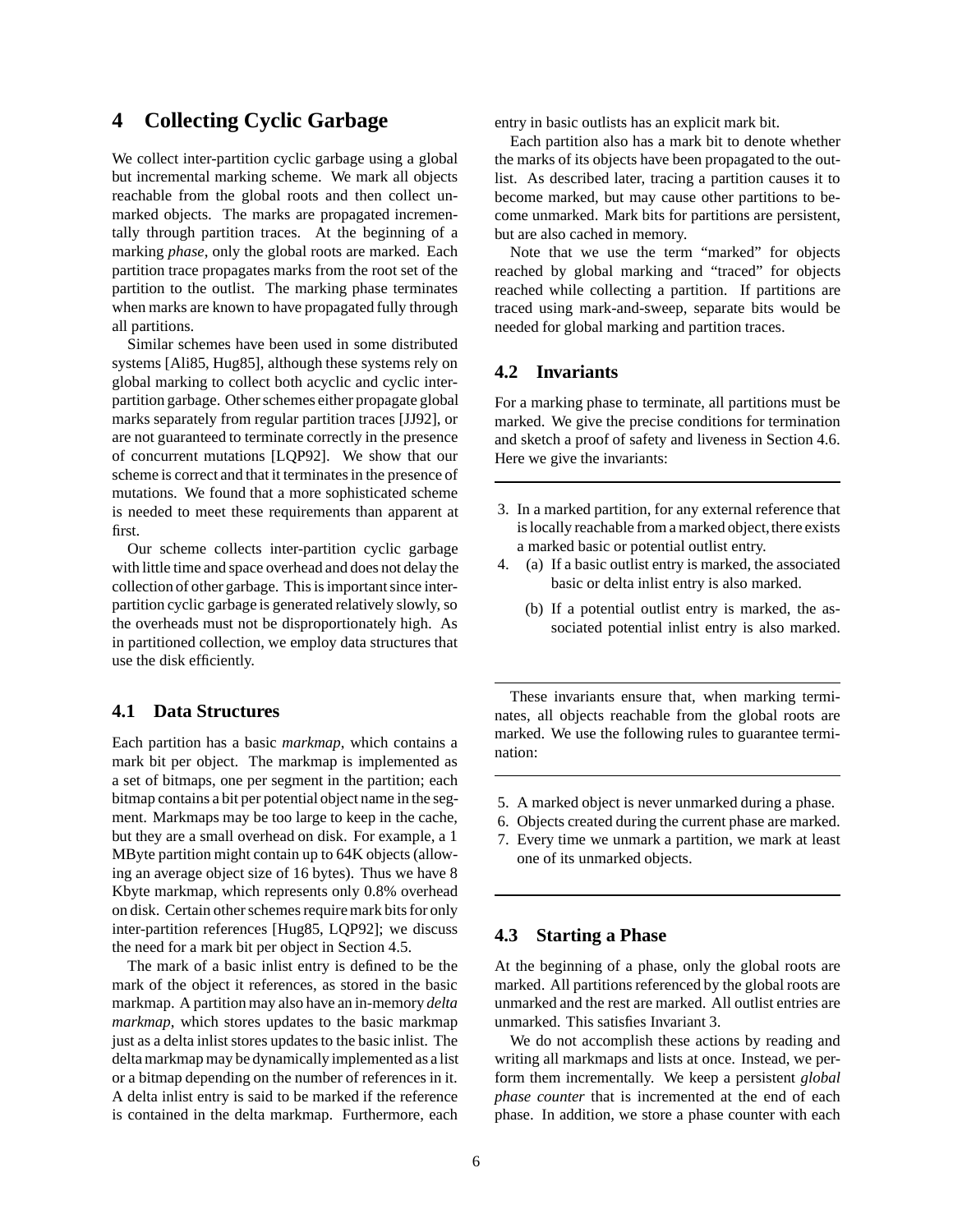inlist, which tells the phase during which the partition was last traced. When an inlist is fetched to be traced or merged, if its phase counter is one less than the global phase counter, this must be the first access to the inlist during the current phase, so we initialize the partition's outlist and markmap. (In the unlikely event that the partition's phase counter is even smaller, it was not visited during the previous phase; therefore the whole partition is garbage and can be discarded.)

Inlist entries that were unmarked in the previous phase are known to be garbage. However, we cannot simply remove these inlist entries because that would break Invariant 2a and cause incorrect execution. Instead, we remove all references in the objects pointed by these entries, as in [RJ96]. This breaks garbage cycles and ultimately causes associated inlist entries to be removed.

### **4.4 Tracing a Partition**

Global marking is piggybacked on regular tracing of partitions. We set the mark bit of a partition after tracing it. The global roots and marked inlist entries are traced first; objects reached and outlist entries created during this trace are marked. We call this the *marked trace*. Figure 3 shows the effect of this trace.



Figure 3: Marked trace of a partition.

The unmarked inlist entries are traced next,which constitutes the *unmarked trace* and is illustrated in Figure 4. It is possible for this trace to reach marked objects that were not traced during the marked trace, such as  $f$  in the figure. These are objects that were marked in a previous collection, but modifications by applications have made them locally unreachable from the current set of marked inlist entries; we call them *marked orphans*. Such objects pose a problem that has not been considered in previous schemes: Invariant 3 requires that objects and outlist entries reachable from marked objects should be marked. However, marked orphans may point to objects that have already been traced but were not marked, such as <sup>e</sup> in the figure. We could preserve Invariant 3 by

*un*marking the marked orphans, but this would violate Rule 5 needed for termination. Therefore, we need to trace all unmarked objects reachable from marked orphans, even if they have been traced before, and mark them. This rescanning is the small part of global marking not piggybacked on regular partition traces.



Figure 4: Unmarked trace.

We do not expect a large number of objects to be retraced because they comprise only unmarked objects reachable from marked orphans. In the worst case, since retracing marks unmarked objects, each object can be retraced at most once over an entire phase of global marking. In practice, retracing would be even less, since marked orphans are expected to be relatively uncommon.

At the end of collection, we compare the new and old basic outlists as before to generate entries in the delta inlists of target partitions. In addition, if an outlist entry is now marked and was unmarked or nonexistent earlier, we mark the reference in the delta markmap to preserve Invariant 4a.

Note that global marking does not cause any object to survive that would otherwise be removed by tracing partitions:

- Marking does not add any reference to any inlist.
- Untraced objects are removed even if they are marked, for these objects must be garbage.

## **4.5 Processing the Log and Merging Lists**

We preserve Invariant 3 lazily by processing the references contained in modified and new objects in the log.

We summarize inter-partition references in potential outlists as before. We preserve Invariants 3 and 4b by assuming that all references in potential outlists and inlists are implicitly marked.

However, now we need to consider intra-partition (internal) references as well, since their creation may break Invariant 3. Specifically, the invariant would break if a reference is created from a marked object to an unmarked object. We ignore such references if the containing partition is unmarked. Otherwise, we insert the reference in the delta markmap. When a delta markmap grows big,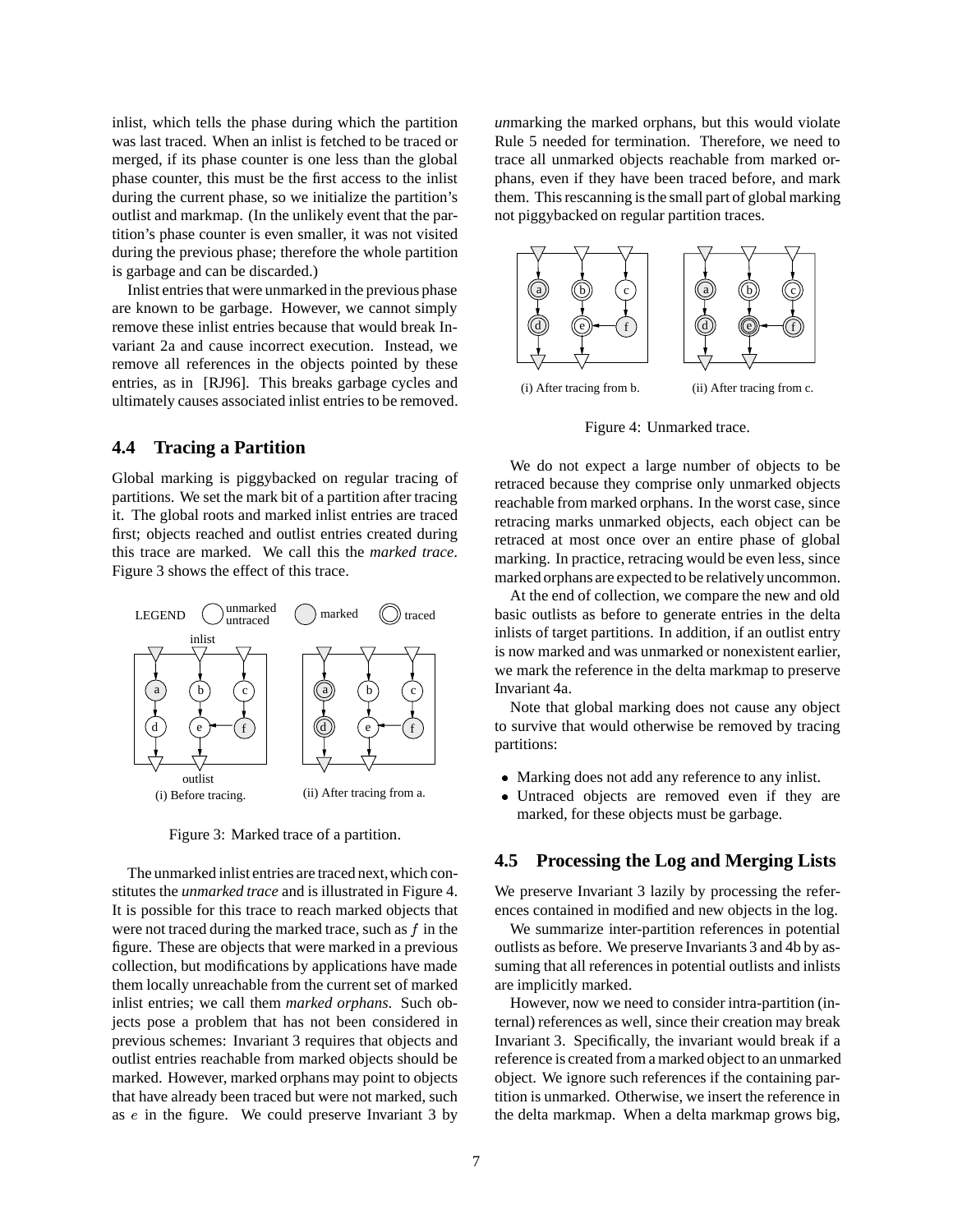we merge it with the basic markmap. If this causes any unmarked object to be marked, we unmark the partition to reinstate Invariant 3. Thus, Invariant 3 is known to hold only when the delta markmap has been merged. Further, note that we unmark a partition only if we discover an unmarked object that should be marked (Rule 7 needed for termination). This is why we need a mark bit per object, while some previous schemes used mark bits in inlists and outlists only [LQP92].

All new objects must be marked; we accomplish this by storing them in the delta markmap. Note that this does not imply that these objects cannot be collected during this phase. As mentioned, untraced objects are collected even if they are not marked. However, if new objects form an inter-partition garbage cycle, they will be collected in the next phase.

When a potential outlist is merged with the basic outlist, if an entry in the potential outlist was unmarked or nonexistent in the basic outlist, we mark the entry in the resultant basic outlist. This preserves Invariant 3. Further, we mark the reference in the delta markmap to preserve Invariant 4a.

#### **4.6 Termination**

Marking is *guaranteed* to terminate when the following conditions hold:

- 1. All partitions are marked.
- 2. All references in the log have been processed.
- 3. All potential lists, delta lists, and delta markmaps have been merged with their basic counterparts.
- 4. All application roots point to marked objects.

We use the following policy to test for termination. We wait until all partitions are marked. Then we process any unprocessed references in the log by generating entries in potential lists and delta markmaps, and merge them as usual. Then we check application roots; if any points to an unmarked object, we mark it and unmark its partition.

If all partitions are still marked, marking is complete. Otherwise, we wait until all partitions are marked again and repeat the procedure. Since we process the complete log and merge all lists to test termination, the work done in later tests would be smaller.

#### **Safety**

Processing all references in the log ensures that Invariant 3 holds. Therefore, given that all partitions are marked and all delta markmaps merged, if a partition <sup>p</sup> has an inter-partition reference to object  $x$  that is reachable from a global root or a marked object in  $p$ , then <sup>x</sup> must have a marked entry in the basic or potential outlist of  $p$ . From Invariant 4 there must be a marked entry for  $x$  in the basic, delta, or potential inlist for its partition. Since the mark of a basic inlist entry is just the mark of the referenced object, and since all delta and potential lists have been merged,  $x$  must be marked. Since all global roots are known to be marked, all objects reachable from them must be marked at termination.

#### **Liveness**

Marking is sure to terminate because a partition can be unmarked only a finite number of times during a phase. This is true because every time we unmark a partition, we mark at least one of its unmarked objects (Rule 7). Further, such an object must have been created before the current phase because objects created during this phase are always marked. Since the partition has a finite number of objects created before this phase, and marked objects are never unmarked, the partition can be unmarked only a finite number of times during the phase—even if applications are continually creating and modifying objects.

Termination does require that any unmarked partition be traced eventually, but the relative frequency of tracing various partitions can still be governed by an independent policy.

Although global marking is guaranteed to terminate, it is difficult to estimate a practical bound on the number of traces it would take in the presence of concurrent mutations. We can estimate the length of a marking phase by assuming that applications are quiescent, that is, not modifying objects. In this case, a partition is unmarked only as a result of tracing another partition. Suppose that there are  $n$  partitions and the maximum inter-partition *distance* of any object from the global roots is <sup>l</sup>. The distance of an object is the smallest number of interpartition references in any path from a global root to the object [ML95]. We make another simplifying assumption that partitions are uniformly selected for tracing, for example, in round-robin order. Then, marks will propagate fully in *l* rounds, or  $n \times l$  partition traces. Note that this is the worst case bound given the round-robin order. With a thousand partitions and a maximum distance of ten, a marking phase would take at most ten thousand partition traces.

#### **4.7 Crash Recovery**

Since global marking takes relatively long to finish, it is desirable to resume it after a crash instead of restarting it. We maintain basic markmaps stably: they are updated after tracing a partition and also after merging delta markmaps. Updates to delta markmaps due to ref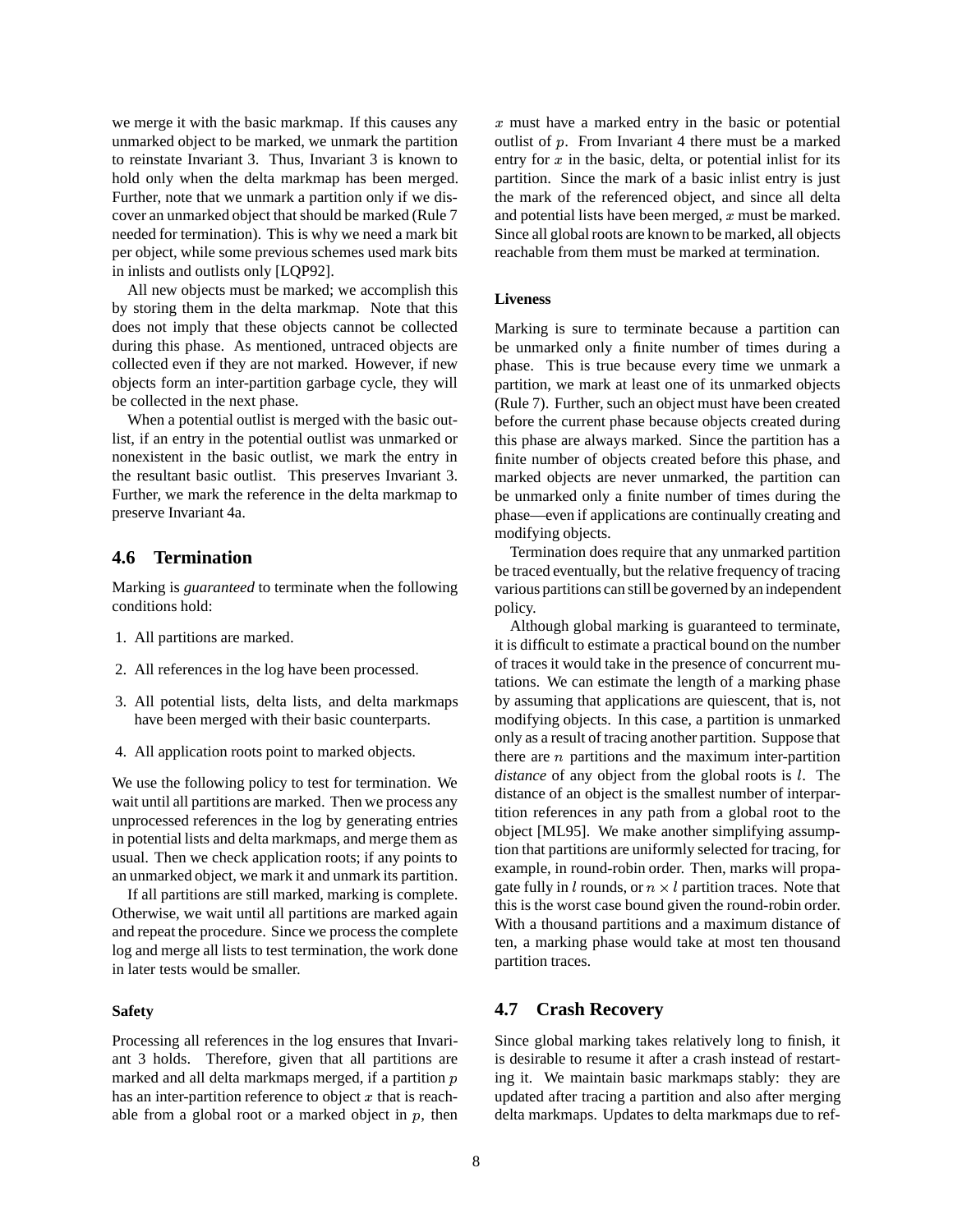erences in the log must be made stable before that part of the log is truncated; updates since the last log truncation are conservatively recovered by rescanning the log after a crash. The mark bits in basic outlists are persistent like other information in them.

The mark bits of partitions are stable too. After a partition is traced, its mark bit is stably and atomically updated along with other information. When the delta markmap is merged with the basic markmap, the mark bit of the partition is stably updated.

The global phase counter is stably updated when a phase terminates. The phase counters of partitions are stably updated when they are first traced in a new phase.

# **5 Implementation**

We are implementing partitioned garbage collection in the context of Thor, an object-oriented database. We have implemented the part that is the focus of this paper: maintaining information about inter-partition references. The performance of this part is important because it is a steady-state activity that must be carried out as objects are modified—regardless of whether a partition is being traced. Tracing of individual partitions is largely orthogonal to our scheme; as mentioned in Section 3.4, any of several existing techniques for concurrent collection could be used. Our implementation does not yet include support for collection of inter-partition cyclic garbage.

## **5.1 The Context**

Thor is a client-server object-oriented database [LAC<sup>+</sup> 96]. Servers provide persistent storage for objects, while applications running on client machines read and modify objects. Object accesses are grouped into transactions to tolerate concurrency and failures.

Servers store objects on disk in fixed-sized segments, currently 32 Kbytes, which are the units of disk access. Servers also maintain a cache of recently fetched segments in memory. Applications fetch objects from servers into the client cache and access them locally. At commit, copies of modified objects are sent back to the servers. The modified objects are stored in an inmemory log that is intended to be stable through replication [Ghe95]. However, we simulate delays for log forces as if it were stored on a logging disk, separate from the database disk.

Persistence of objects at the servers is governed by reachability from persistent roots. The task of garbage collection in Thor is distributed across servers and clients [ML94, ML95], but this paper pertains to garbage collection within a single server.

## **5.2 Partitioned Collection**

We perform garbage collection related work in a *collector* thread, which is run at low priority to avoid delaying application requests. The operating system ensures that the collector is not starved forever. The collector scans modified and new objects in the log for inter-partition references. It computes the partition for a reference by using a map from segments to partitions.

The implementation maintains only potential outlists since the potential inlist of a partition is needed only when tracing that partition, at which point it can be computed from the potential outlists. (There is a tradeoff here: the time cost of generating a potential inlist before tracing versus the space and time costs of maintaining *all* potential inlists. Potential inlists are still useful conceptually to reason about correctness.)

A potential outlist is implemented as a table hashed on references. When the aggregate size of potential outlists exceeds a certain threshold, the biggest lists are merged back until the size drops below a low watermark. Delta inlists are implemented as hashed tables mapping references to counts. The hash tables use about 20 bytes per reference.

Basic lists are stored as regular database objects. A basic list has an indirect block containing references to data blocks so that the list may grow or shrink easily and without external fragmentation. This structure has another advantage: when updating a basic list, we need to modify and log only the affected blocks. In our implementation, basic list blocks were 1 Kbyte each. An outlist data block uses 4 bytes per reference and an inlist block uses 8 bytes per reference. References are not stored in any particular order. Modified basic list blocks are committed using transactions, except that we bypass the concurrency control mechanism since only the collector accesses them.

The collector is given a fixed amount of memory to store potential, delta, and basic lists. We fixed this space at 2 Mbyte, while the fraction allocated to the various lists varied. Potential and delta lists are fully memoryresident structures, while the space for basic lists governs how many basic list objects can be cached. Table 1 summarizes the parameters employed.

| Parameter              | Value(s)        |
|------------------------|-----------------|
| Segment size           | 32 Kbyte        |
| <b>Collector Cache</b> | 2 Mbyte         |
| Potential lists size   | 10-80% of cache |
| Delta lists size       | 10-80% of cache |
| Basic lists cache      | 10-80% of cache |
| Basic list block       | 1 Kbyte         |

Table 1: GC parameters at the server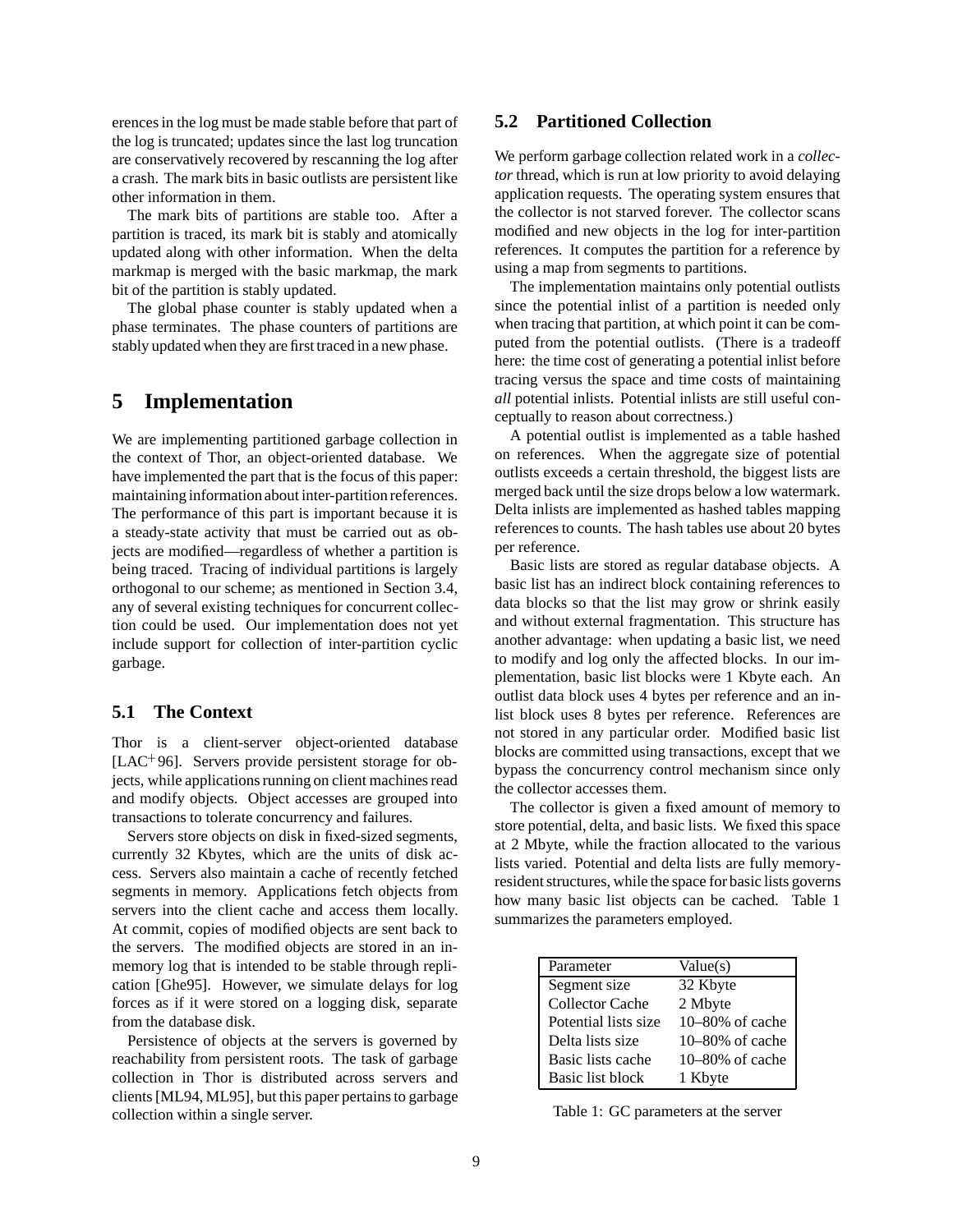We have not yet implemented crash recovery and the actions needed on truncating the stable log. While these require care in implementing them correctly, we do not expect them to introduce a significant performance cost for the reasons given in Section 3.5.

#### **5.3 Workload**

Amsaleg et al. pointed out the lack of a standard benchmark for garbage collectors [AFFS95]. They identified certain metrics to evaluate collectors; these include isolated costs and benefits such as bookkeeping overheads and the rate of collection, as well as the effect on the overall application performance. They also identified certain parameters to control the measurement of these metrics, e.g., clustering and partition selection policies. Unfortunately, a standard benchmark for garbage collection remains elusive today.

We have designed a synthetic benchmark specifically for evaluating the overhead of tracking inter-partition references. The benchmark allows us to vary the locality of references and thus control the frequency of interpartition references systematically. The benchmark database consists of a homogenous collection of small objects, each of which has a single reference and some data fields. This is similar to the benchmark suggested by Amsaleg et al., except that the objects are not linked into a list as in their case. Instead, each object refers to another object selected randomly using some chosen probability distribution.

We chose a simple probability distribution: Objects are numbered sequentially, and object <sup>i</sup> refers to a random object in the range between  $(i - r)$  and  $(i + r)$  with uniform probability. (Object numbers wrap around when they overflow or underflow the bounds of the database.) The range of references,  $r$ , is a measure of locality. If each partition contains  $p$  objects, the expected fraction of references that cross partitions is analytically found to be:

$$
r/2p, \qquad \text{for } r \le p
$$
  
 
$$
1 - p/2r, \quad \text{for } r \ge p
$$

which is an increasing function of the reference range over partition size  $(r/p)$ . Figure 5 shows the percentage of references scanned by the collector that were found to cross partitions given a range over partition ratio. The results match the values expected analytically.

In practice, the range is highly application dependent. At one extreme, a linked list will have only one external reference regardless of the partition size. At the other extreme, a partition storing any  $n$  internal nodes of a kary tree will have  $(k-1)n$  external references, regardless of how the internal nodes are packed. In most databases, we expect the range to be less than a few segments, so the range over partition ratio is likely to be small.



Figure 5: Inter-partition references vs. locality

We set the database size to 4K segments. Each segment contains 1K objects. Each object has a reference and 5 integers, which uses about 30 bytes in Thor. The range of references varied from 0 to 8 segments, and the size of partitions varied from 8 to 32 segments (up to 1 Mbyte). Table 2 summarizes the parameters employed for the workload.

| Parameter                   | Value(s)       |
|-----------------------------|----------------|
| Database size               | 4K segments    |
| Objects per segment         | 1Κ             |
| Reference fields per object |                |
| Data fields per object      |                |
| Reference range             | $0-8$ segments |
| Partition size              | 8-32 segments  |

Table 2: Workload parameters

We evaluate the collector when the database is being created, which results in the creation of inter-partition references. Segments in the database are created in a random order to simulate the effect of concurrent applications.

In practice, the collector would fill some idle time on the server so that only some of its execution time is visible to the applications. Such idle time may result from think time in the applications, applications and server running on different machines, I/O in the server, etc. However, the overall effect is highly sensitive to the client-server setup and the mix of applications running. Therefore, our experiments measure the isolated overhead of maintaining inlists and outlists. To compute the overhead correctly, care is needed so that the collector's work is not hidden in idle periods such as disk accesses due to application fetches and commits. We ensured this by avoiding an external application and generating work for the collector within the server.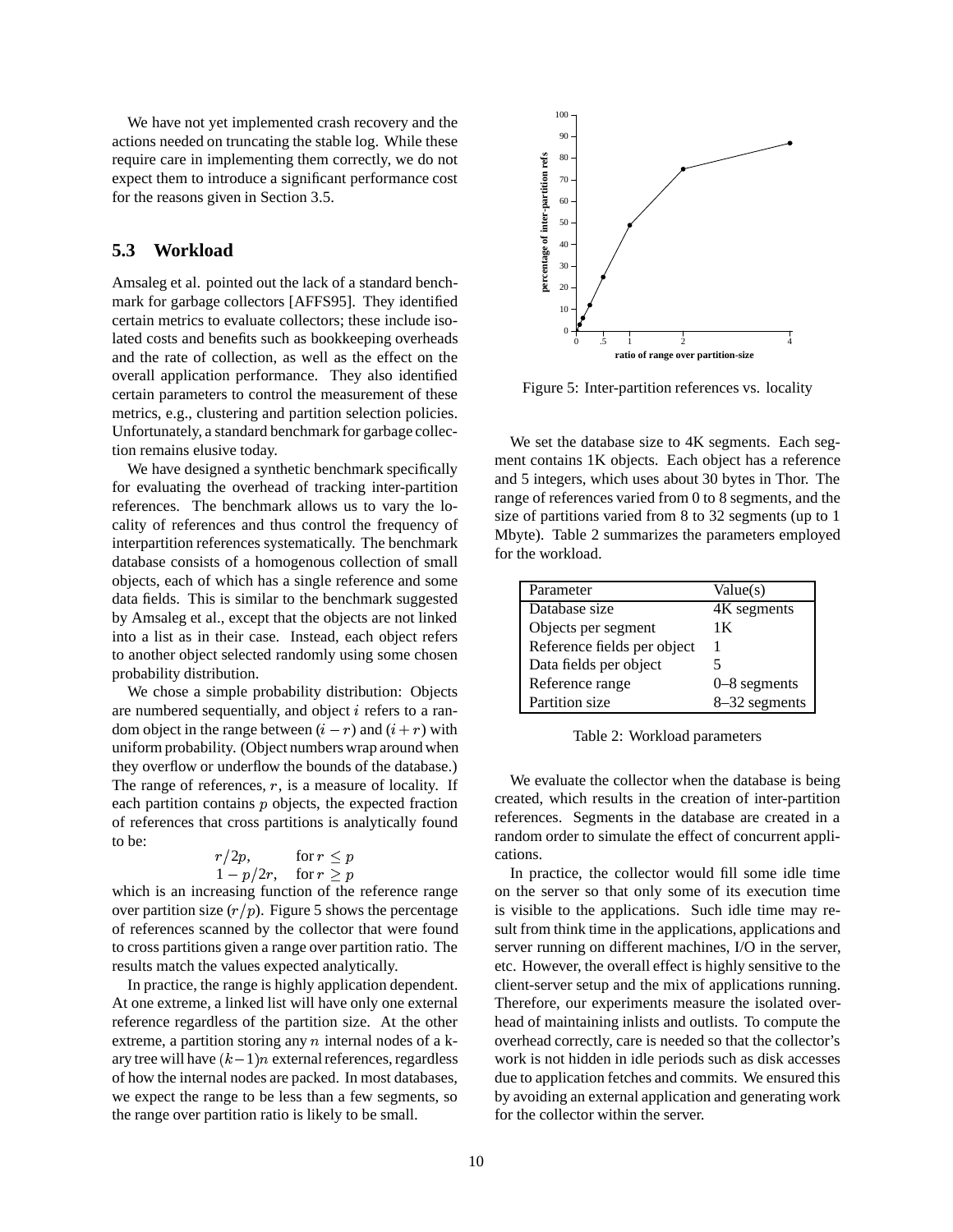#### **5.4 Performance Results**

We ran experiments on a DEC Alpha 3000/400, 133 MHz, workstation running DEC/OSF1. The database disk has a bandwidth of 3.3 Mbyte/s and an average access latency of 15.1 ms. The model for the log disk has a bandwidth of 5 Mbyte/s and average rotational latency of 5 ms (we ignore seek time because the log is written sequentially).

#### **5.4.1 Reference Range and Partition Size**

Figure 6 shows the results of running the benchmark with various partition sizes and reference ranges. Each curve represents a constant partition size as the reference range varied. As expected, the overhead increases with reference range and decreases with partition size. The figure illustrates the danger of using very small partitions when the locality of references is poor.



Figure 6: Effect of varying partition sizes.

Figure 7 shows the breakdown of the overhead for a partition size of 32 segments. The processor overhead has been divided into scanning overhead, which is a constant cost due to scanning objects, and list processing, which is mostly due to building up and merging potential and delta lists. The disk reads are due to reading in segments containing basic list objects, and the disk writes are due to flushing dirty segments back to the disk. The log forces are due to committing transactions containing modified basic list objects. The overhead increases steeply with the number of inter-partition references because the the database disk becomes an increasing bottleneck: Potential and delta lists are merged more often, causing increased accesses to the basic lists.

These results may also be used practically to determine a suitable partition size given the locality of references in some part of the database.

#### **5.4.2 Memory Allocation**

A major thesis of this paper is that primary memory is better spent on specific data structures such as potential



Figure 7: Breakdown of overheads.

and delta lists rather than on caching basic lists. Previous partitioning schemes can be viewed as the extreme case where memory is allocated only for caching basic lists. In this section, we present experiments to determine the best allocation of memory between the various data structures.

For these experiments, we fixed the partition size at 32 segments (1 Mbyte) and the reference range at 8 segments, so that about one-eighth of the references cross partitions. The collector was given 2 Mbytes of memory. Figure 8 shows the overheads for different allocation strategies. There are two independent variables: percentage allocation to the potential lists and percentage allocation to the delta lists, the remaining being used by cached basic lists. Each curve represents a fixed allocation to potential lists, while the allocation to delta lists varied. For example, the top curve represents 10% allocation to potential lists, while the allocation to delta lists varied from 10 to 80%.



Figure 8: Memory allocation to various lists.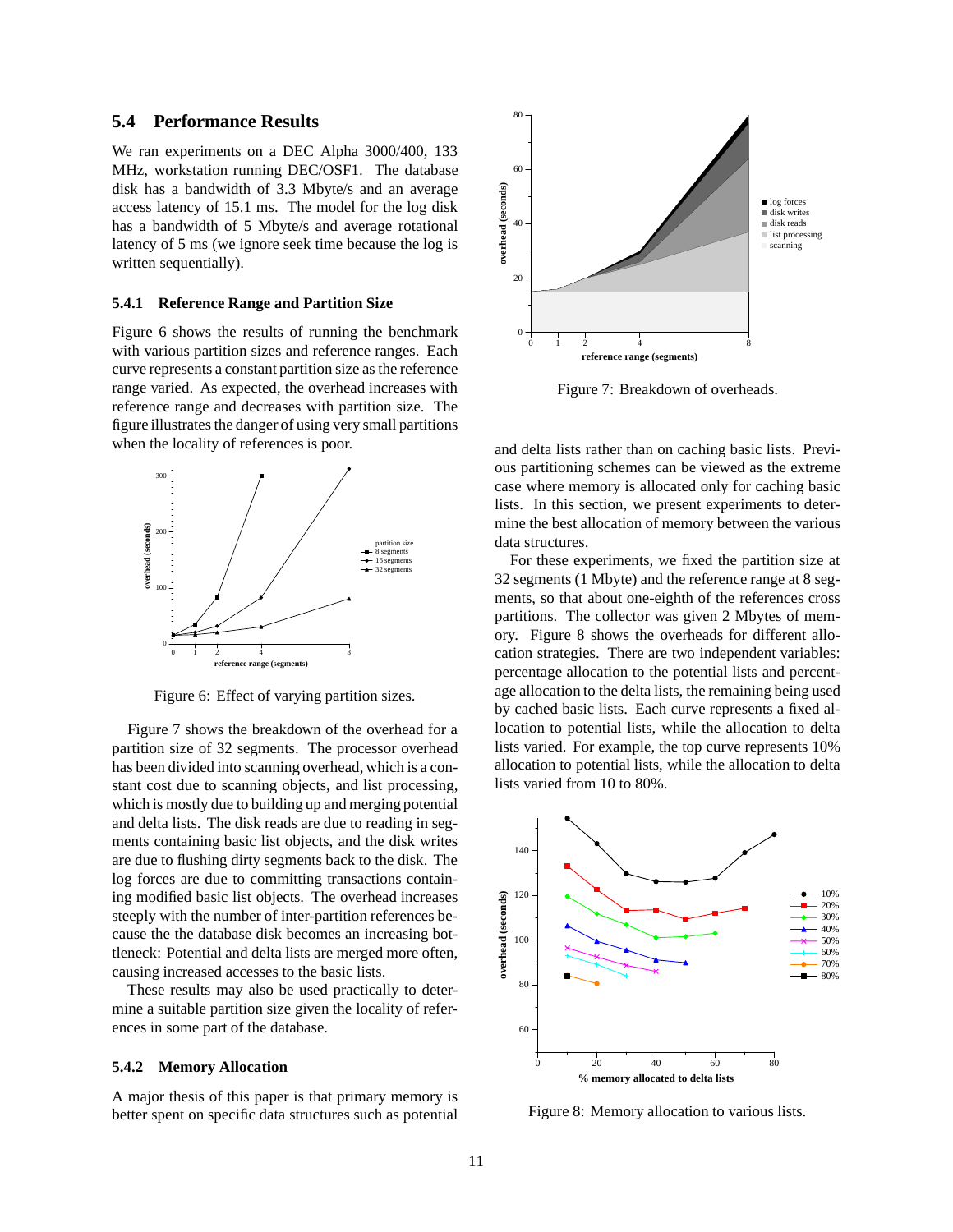These results establish the advantage of using potential and delta lists over caching basic lists. The figure shows that the overhead decreases with greater allocation to potential lists. Further, when the allocation of potential lists is small (in the top few curves), overheads first decrease and then increase with greater allocation to delta lists. This is because a large allocation to delta lists is ineffective in preventing merges due to small potential lists. When the allocation of potential lists is large (in the bottom few curves), overhead decreases with greater allocation to delta lists. The overhead is minimum with 70% allocation to potential lists and 20% allocation to delta lists. We used this allocation strategy in the experiments performed in Figure 6.

We approximated the case when potential and delta lists are not used by allocating them only 0.1%, i.e., 2 Kbytes (not shown in Figure 8). The measured overhead was 436 seconds; the overhead if potential and delta lists were absent entirely would be even higher.

Figure 9 illustrates the benefit of allocating some memory to delta lists. It shows the overheads when the allocation to basic lists is fixed at 10% and the remaining 90% is shared between potential and delta lists. The overhead increases if the share of the delta lists is reduced below 20%.



Figure 9: Memory allocation to potential and delta lists.

# **6 Related Work**

Partitioned collection has much in common with independent collection in distributed systems. Therefore, we relate our work to systems with large heaps as well as large distributed systems.

Bishop proposed dividing a large address space into independently collectible partitions in 1977 [Bis77]. He proposed collecting cyclic garbage by migrating objects to partitions that reference them. Migration is also used in some distributed systems because it is fault tolerant and decentralized [SGP90, ML95]. The cost of migration is copying objects and patching up the references to the moved objects. Often, migration also requires inlists to track the identities of the source partitions for each incoming reference.

Hughes's algorithm, also designed for distributed systems, propagates *timestamps* from inlists to outlists and collects objects timestamped below a certain global threshold. This scheme collects cyclic garbage because the timestamps of only the global roots are advanced. (The scheme used timestamps to collect *all* garbage, which is slow.) An advantage of using timestamps over mark bits is that, in effect, multiple marking phases can proceed concurrently in a staggered manner, each identifying some garbage on termination. It is unclear whether such a scheme has any advantage over global marking when partitions are collected sequentially.

Juul and Jul designed a distributed collector with both partition traces and global marking [JJ92]. Inlist entries do not contain reference counts and are removed only by global marking. Thus, the system relies on global marking to collect both cyclic and acyclic inter-partition garbage. Global marking uses a mark bit per object; it is not piggybacked on partition traces and is conducted separately.

Lang *et al.* proposed marking within a selected *group* of partitions to collect inter-partition cyclic garbage contained in the group [LQP92]. Marking is piggybacked on partition traces as in our scheme and comprises a marked trace followed by an unmarked trace. Only inlist and outlist entries need mark bits. However, the scheme does not elaborate on concurrent execution with the mutator, and we believe that it would fail to terminate correctly in the presence of concurrent mutations.

Kolodner proposed recoverable collection of a large heap using unpartitioned but incremental copying [KW93]. Like other unpartitioned schemes, this collector must make random accesses in the old space.

O'Toole *et al.* proposed concurrent copying of a persistent heap by letting applications access the old space while the collector copies it to new space [NOPH92, ONG93]. The collector picks up the modifications made by the applications by using an update log. The scheme was designed for an unpartitioned heap that fit in the main memory.

Yong *et al.* compared unpartitioned incremental copying, reference counting, and partitioned collection in a client-server object store and found partitioned collection to perform the best [YNY94].

Ruffin pointed out similarities between log compaction and garbage collection [Ruf95]. In particular, cleaning log segments, as in Sprite LFS, is similar to partitioned collection. However, inter-segment references need not be tracked because the liveness of a log record can be verified quickly given the file system structure.

Amsaleg *et al.* designed a partitioned collector for a transactional, client-server database [AGF95]. The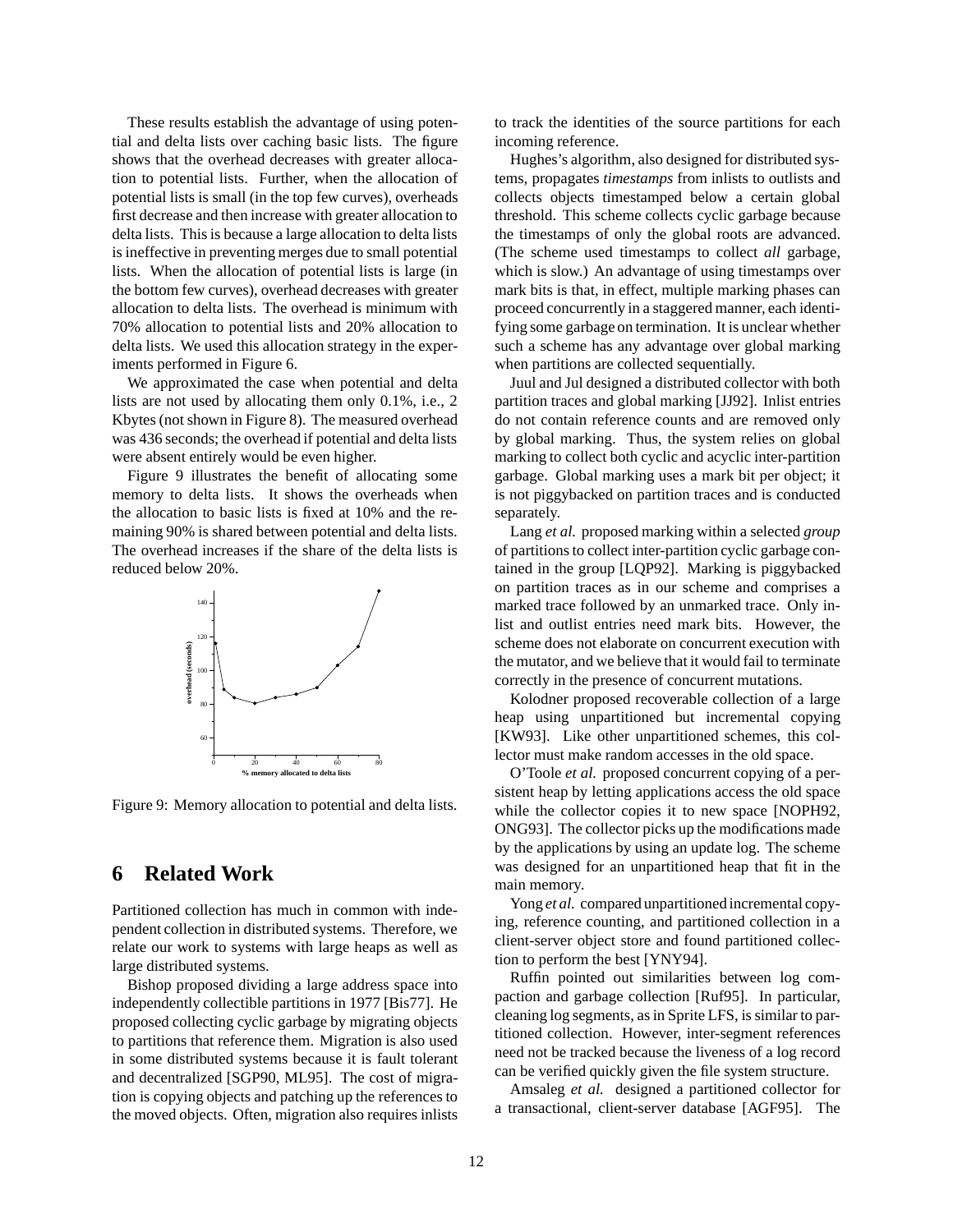work focuses on supporting transactional mechanisms such as rollback. The collector uses the log to pick up updates, and the authors point out the need for efficient maintenance of stable inlists.

Maheshwari and Liskov proposed migrating objects suspected to be cyclic garbage [ML95]. Suspects are found using the *distance* heuristic: The distance of an object is the minimum number of inter-partition references on any path from a global root to that object. An object with a large distance is highly likely to be cyclic garbage. Although this reduces migration to the bare minimum, it still requires patching up references to the moved objects.

Rodrigues and Jones collect cyclic garbage in a distributed system using a heuristic to group partitions [RJ96]. A group comprises partitions reached transitively from objects suspected to be cyclic garbage. Multiple sites on the same cycle may initiate separate groups simultaneously, which would fail to collect the cycle. Conversely, a group may include many more partitions than necessary because garbage objects can point to live objects.

Ferreira and Shapiro designed garbage collection for a distributed shared memory system with persistence [FS96]. Segments may be cached at multiple sites and collectors may work on them concurrently. The work focuses on avoiding costly synchronization between the collectors. Each segment has an inlist, but segments cached at a site can be dynamically grouped to form a partition that is traced as a unit. This collects inter-segment cycles contained in the cache. However, note that if an object occurs in multiple garbage cycles (as in a doubly linked list or a tree whose leaves point back to the root), all of those cycles must be cached for any to be collected.

None of the above works addresses efficient maintenance of inter-partition references. The only previous work that addresses this issue is PMOS by Moss *et al.* [HM92, MMH96]. PMOS collects one segment at a time, which is the unit of both fetching and tracing. Each segment contains an inlist that identifies the source segments for incoming references. Outlists are not stored on disk; instead, whenever a segment is read into the cache, it is scanned to compute its outlist. When a modified segment is evicted, it is scanned again to compute differences from the old outlist; the differences are stored in an object equivalent to our delta inlists to avoid disk access. Our use of basic and potential outlists avoids scanning segments when they are fetched or evicted.

PMOS compacts objects across segments. This provides better compaction, but it changes the names of moved objects. Segments containing references to a moved object are scanned and updated. (Cached segments are updated immediately, while those on disk are

updated when fetched.)

PMOS collects inter-segment cyclic garbage by grouping segments into *trains*. Reachable objects in a train are gradually migrated to other trains such that the train contains only cyclic garbage at the end and can be discarded. While collecting a segment, objects are moved to the newest segments in the trains that refer to them. Thus, collecting a segment might involve accessing multiple target segments.

Our work on using the log to maintain inlists and outlists builds upon previous work by Ng [Ng96]. His scheme scanned modified objects when they are truncated from the log, and put inter-partition references back into the log. The log was scanned before tracing any partition to find new roots, but that information was not summarized, so the log may be scanned multiple times on different traces.

# **7 Conclusion**

This paper describes a garbage collection scheme for large persistent object stores that makes efficient use of the disk and main memory. The heap is divided into partitions that are collected independently using inlists and outlists, which are maintained stably for fast crash recovery. We use novel techniques to maintain these lists using auxiliary data structures that store conservative updates. The disk is accessed occasionally to reconcile these data structures with the basic inlists and outlists. These techniques also use less memory than caching basic inlists and outlists.

Tracking inter-partition references does not eliminate garbage cycles that span partitions and therefore we augment it with a new global marking scheme. A marking phase propagates marks from the global roots to all reachable objects; at the end of the phase all interpartition garbage cycles are unmarked and can be collected. Our scheme piggybacks global marking on partitioned collection, does not delay the collection of acyclic garbage, and is guaranteed to terminate correctly in the presence of concurrent mutations. It can take a long time for a phase to terminate, but that is acceptable assuming cyclic garbage spanning partitions is generated slowly.

We have implemented the maintenance of inlists and outlists. We designed a benchmark to evaluate this work that allows to control the crucial parameters determining performance. We presented performance results that show the advantage of using our techniques to avoid disk accesses.